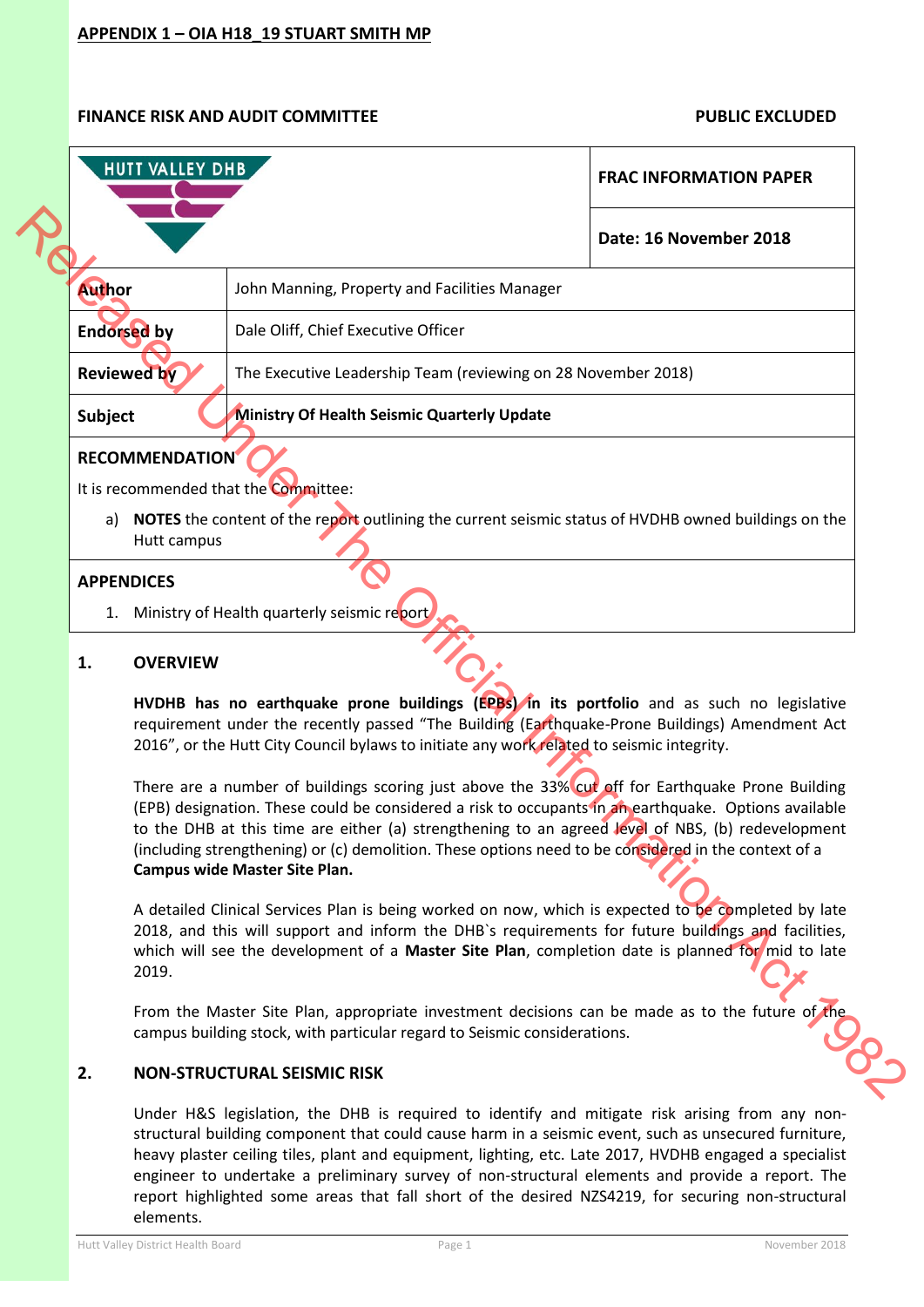HVDHB has compiled a list of the most obvious items that represent a high risk ie, water storage tanks bracing and pipework, water shut off valves, passenger lifts control cabinets, and heavy ceiling tiles. Business cases approved for remedial works, which began in April 2018. This work is likely to take up to three years to complete. **BOOK TO UNITED BUILDINGS** 

Note that the DHB has already undertaken seismic assessments of all buildings on the campus, and there are no EPB`s. The Hutt Valley DHB is situated within a High Risk Zone, and has Priority Buildings on site, under the MBIE definitions of priority buildings.

Definitions: Section 133AE(1)(a) of the Building Act 2004 says that a priority building means:

- a) A Hospital building that is likely to be needed in an emergency (within the meaning of the Civil Defence Emergency Management Act 2002) to provide –
	- **Emergency medical services: or**
	- Ancillary services that are essential for the provision of emergency medical services. Released Unitidial Information Act 1982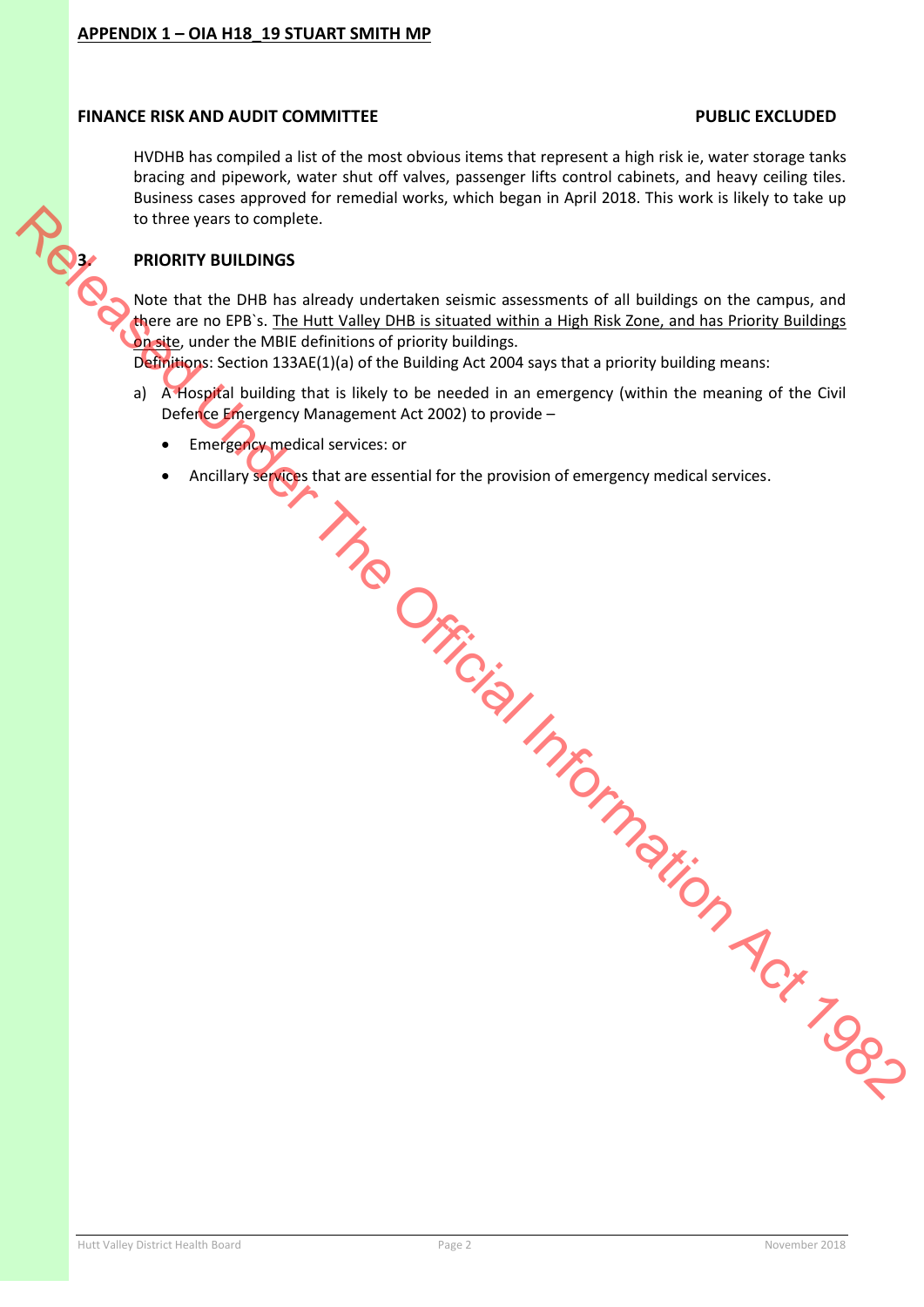| building                                                                  | Likely to be included or<br>excluded as a priority<br>building                              | Reasons                                                                                                                                                                                                                         |  |
|---------------------------------------------------------------------------|---------------------------------------------------------------------------------------------|---------------------------------------------------------------------------------------------------------------------------------------------------------------------------------------------------------------------------------|--|
| Operating theatre                                                         | Included                                                                                    | Used for emergency<br>medical services                                                                                                                                                                                          |  |
| Emergency room (ER)                                                       | Included                                                                                    | Used for emergency<br>medical services                                                                                                                                                                                          |  |
| <b>Integrated Family</b><br><b>Health Centre or</b><br>community services | Excluded                                                                                    | No linkage to emergency<br>medical services or<br>providing emergency.<br>services                                                                                                                                              |  |
| Maternity ward                                                            | This depends on the<br>internal practices of the                                            | Only included if it provides<br>emergency medical<br>services.                                                                                                                                                                  |  |
| Mental health<br>facilities                                               | Excluded                                                                                    | No linkage to emergency<br>medical services or<br>providing emergency<br>medical services                                                                                                                                       |  |
| Aged residential<br>care facility                                         | Excluded                                                                                    | No linkage to emergency<br>medical services or<br>providing emergency<br>services                                                                                                                                               |  |
| Ancillary services                                                        | Included, but only those<br>essential for the provision<br>of emergency medical<br>services | Eoriekample, a building that<br>holds the back-up power<br>gene you for the hospital<br>is likely to be included but<br>a building that serves as a<br>kitchen/laundry or Xner<br>ancillary service & likely to<br>be excluded. |  |
|                                                                           |                                                                                             | Facilities such as the pipe<br>connections for heat,<br>steam or power are not in<br>scope of the earthquake-<br>prone building provisions                                                                                      |  |
|                                                                           | Given the above, Hutt Valley DHB believes our priority buildings are:                       |                                                                                                                                                                                                                                 |  |
|                                                                           | and 2 x Generators) building #227. It is rated at 100% NBS at I.L.4;                        | EDT (new building) - Emergency Department & Theatre Block (also contains CSSD central sterile,                                                                                                                                  |  |
|                                                                           |                                                                                             | EDT (older building) - ICU (intensive care unit) building #221. It is rated at 100% NBS at I.L.4;                                                                                                                               |  |

- EDT (new building) Emergency Department & Theatre Block (also contains CSSD central sterile, and 2 x Generators) building #227. It is rated at 100% NBS at I.L.4;
- EDT (older building) ICU (intensive care unit) building #221. It is rated at 100% NBS at I.L.4;
- Heretaunga Block (Radiology, CT and MRI scanners, Maternity & delivery) building #201. It is rated at 43% NBS at I.L.3;
- Garages (2x Generators) building #219. It is rated at 100% NBS at I.L.3.

The table below identifies all buildings below 67%NBS (defined as Earthquake Risk under the Building Act) and the current activity and estimated costs around improvement of structural integrity.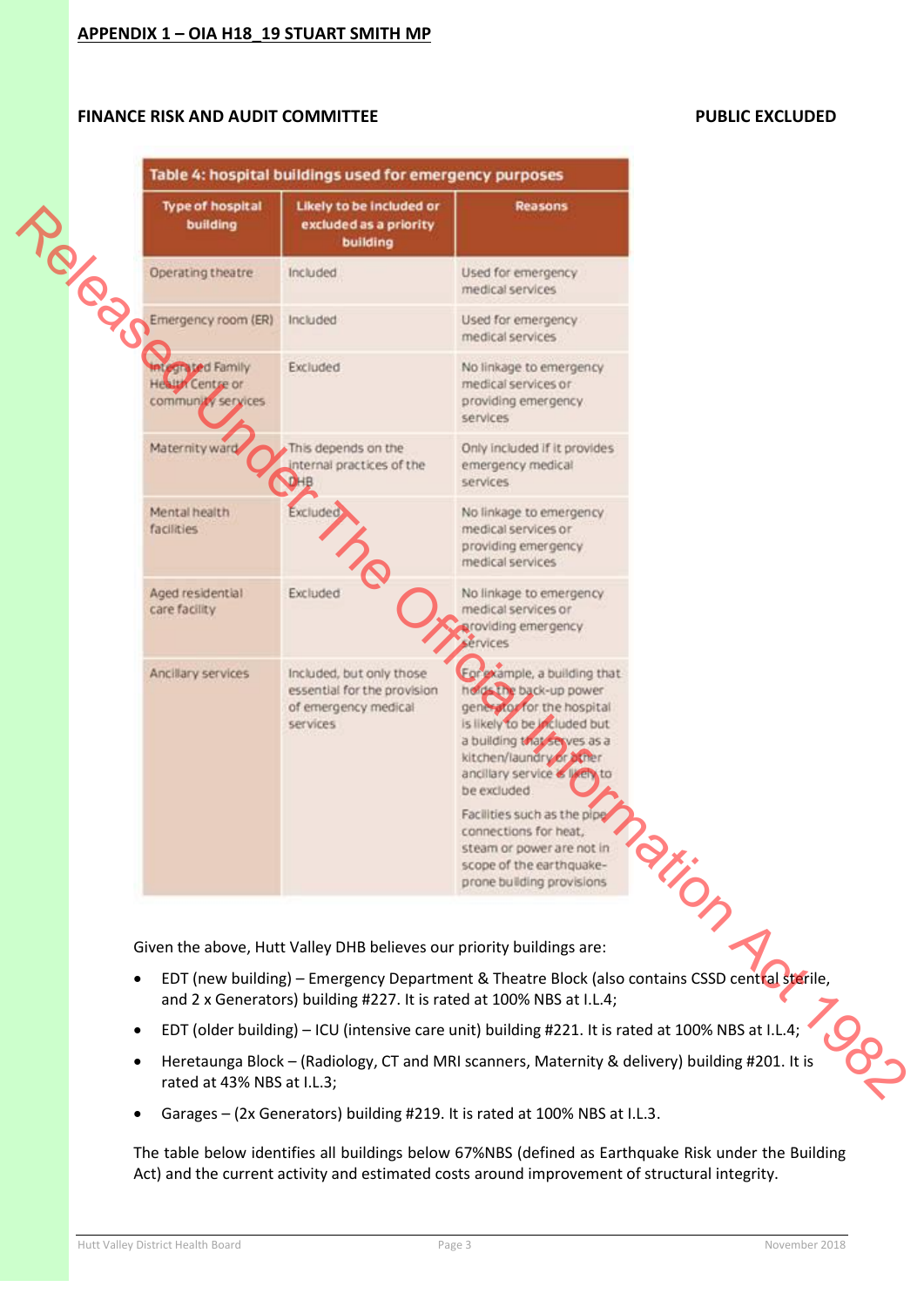|                | <b>Building</b>                                                | %NBS                                                      | Current activity                                                                                                                                                                                                                                                                                                                                                                  |  |
|----------------|----------------------------------------------------------------|-----------------------------------------------------------|-----------------------------------------------------------------------------------------------------------------------------------------------------------------------------------------------------------------------------------------------------------------------------------------------------------------------------------------------------------------------------------|--|
| <b>PRODUCT</b> | <b>Clock Tower Annexe Bldg 207</b><br>(Food Services Building) | 36%                                                       | The DHB is investigating options for this<br>building within the context of the future plans<br>for the service and the wider hospital campus.<br>A proposal to relocate the Kitchen / Cafeteria<br>services was tabled with ELT 2017.<br>Costs to strengthen to 67%NBS estimated at<br>\$1,945,000 - \$2,600,000 (2012 prices). Pricing                                          |  |
|                |                                                                |                                                           | excludes any other refurbishment or upgrade<br>costs that may be opportune to address during<br>any disruption. 2017 cost estimates now put<br>this work at \$3.5M                                                                                                                                                                                                                |  |
|                | Heretaunga Ward block Bldg<br>201                              | 43% longitudinal<br>48% transverse for<br>an IL3 building | Two concept schemes have been presented<br>for strengthening building to above 67% NBS.<br>Estimated concept preliminary only costs.<br>Scheme (1) \$14,320,000 Scheme (2)<br>\$17,320,000 Pricing excludes any other<br>refurbishment or upgrade costs that may be<br>opportune to address during any disruption.<br>2017 cost estimates now put this work at<br>\$23M           |  |
|                | Care Ward Block Bldg 218                                       | 35%                                                       | Building remains at 35% due to transverse<br>walls as the lowest scoring component.<br>Highest scoring component is the lift and<br>shear core at 75%NBS<br>Estimated cost to strengthen is \$1.2M. Pricing<br>excludes any other refurbishment or upgrade<br>costs that may be opportune to address during<br>any disruption. 2017 cost estimates now put<br>this work at \$1.7M |  |
|                | Pilmuir House Bldg 212                                         | 60%                                                       | Costs to strengthen to 67%NBS estimated at<br>\$2M. Pricing excludes any other refurbishment<br>or upgrade costs that may be opportune to<br>address during any disruption. 2017 cost<br>estimates put this work at \$2.5M                                                                                                                                                        |  |
|                | <b>Clock Tower Main Bldg</b><br>203/4/5/6                      | 34%                                                       | Costs to strengthen to 67% NBS estimated at<br>\$3M. Pricing excludes any other refurbishment<br>or upgrade costs that may be opportune to<br>address during any disruption. 2017 cost<br>estimates put this work at \$4M                                                                                                                                                         |  |
|                | F.Block Bldg 208                                               | 44%                                                       | Costs to strengthen to 67%NBS estimated at<br>\$1M. Pricing excludes any other refurbishment<br>or upgrade costs that may be opportune to<br>address during any disruption. 2017 cost<br>estimates now put this work at \$1.4M                                                                                                                                                    |  |
|                | Kowhai Centre Bldg 214                                         | 39%                                                       | This building was closed late 2016 due to<br>several major compliance related issues, for a<br>building that was designated for overnight<br>sleeping accommodation.<br>Several options are being considered for short<br>term use, with a view to likely demolition in 4-                                                                                                        |  |